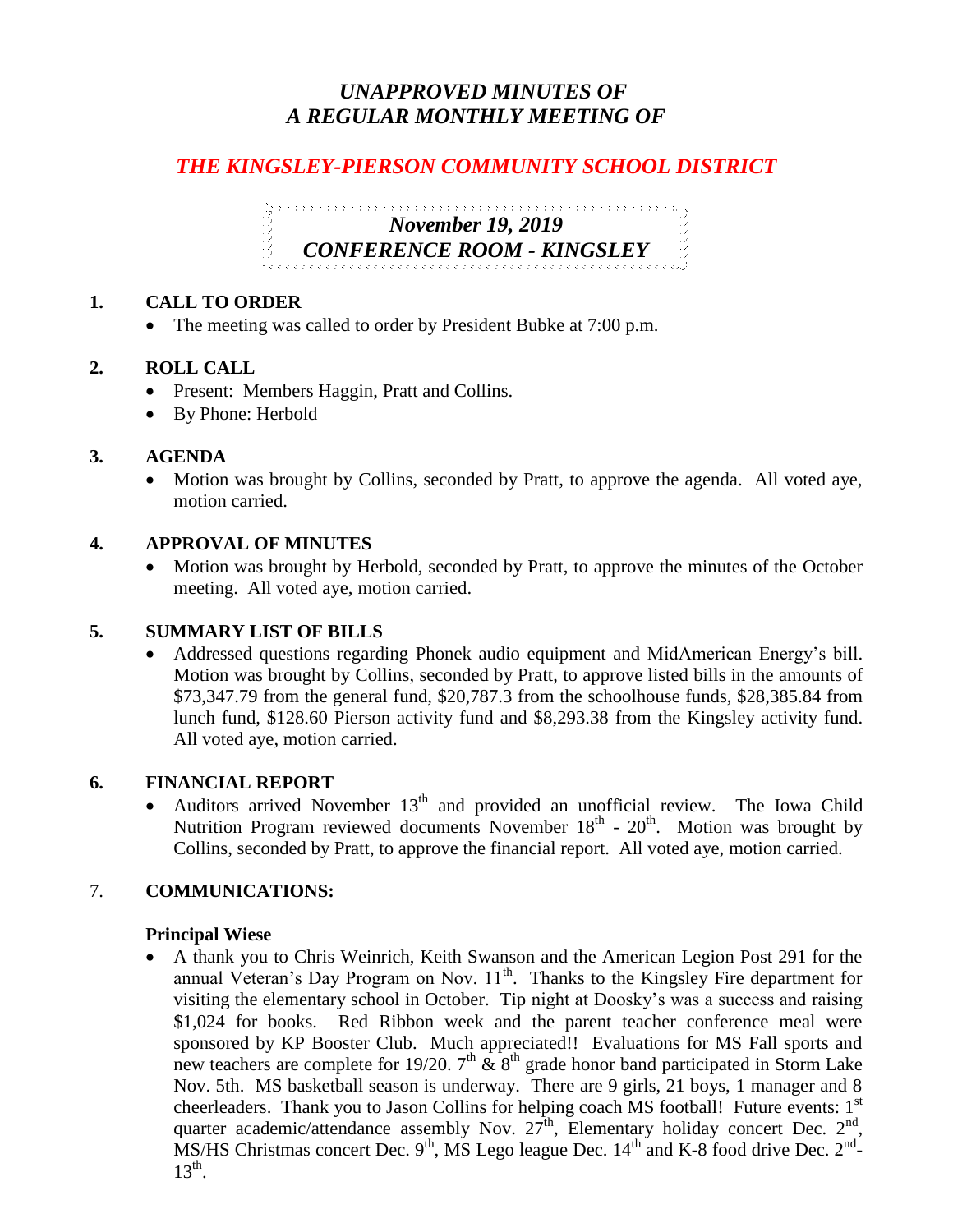#### **Supt. Bailey**

 Winter sport's numbers include: wrestling–17, boys' basketball–20 and girls' basketball– 20. On November 22, meet the team night. The musical was a huge success. Three shows with two of them either sold out or a few short of sold out. The afternoon show still had a lot of people. There will be a play in the spring of the year. Next year will be the play in the Fall and the Talent Show in the spring. Thank you to Maggie, Benji and Noele for ALL the work they did on the Musical. Weather alerts: We are still using JMC and the local news stations to get the message out to parents. Because we also get requests from community members or grandparents etc, to get on our alert system, I am also starting to use the Plymouth County Alerts. We can not put others on the JMC. People can create a log in and then sign up for school alerts, weather alerts etc. Thanksgiving break starts Nov. 27 at 2:30 p.m. Kris and Chuck Hackett presented on their roles as Teacher Leaders as a science instructor coach and as an elective instructor coach. They both attended the TLC conference in July and team meetings lead by Erin Chute this Fall. Kris finalized the 2019 School Arts Experience Grant in July which included drying racks for each building.

## **8. OLD BUSINESS**

- Contract approval with FEH Architects. Motion by Collins, seconded by Herbold to approve the contract with FEH. All voted aye, motion carried.
- $2<sup>nd</sup>$  reading 500 series. Students. Motion by Herbold, seconded by Pratt to approve the  $2<sup>nd</sup>$ reading 500 series. All voted aye, motion carried.

## **9. NEW BUSINESS**

• Review and canvass of the last election. Phil Herbold, Matt Bubke and Angie Haggin have retained their seats on the school board. Motion by Collins and seconded by Pratt to approve the canvas results of the last election. All voted aye, motion carried.

## **10. ADJOURNMENT**

 At 7:45 p.m., motion was brought by Collins, seconded by Pratt to adjourn the retiring board. All voted aye, motion carried.

## **NEW BOARD**

## **1. CALL TO ORDER – ORGANIZATIONAL MEETING**

• The meeting of the new board was called to order at 7:47 p.m. by temporary chairperson, Scott Bailey. The oath of office was taken by newly elected members Herbold, Bubke and Haggin. Motion by Herbold and seconded by Pratt to nominate Matt Bubke for President. There were four ayes, and Bubke abstained. Motion by Herbold and seconded by Pratt to nominate Angie Haggin for Vice-President. There were four ayes, and Haggin abstained. The oath of office was given to President Bubke and Vice-President Haggin. Mr. Bailey turned the meeting over to President Bubke. Motion was brought by Collins and seconded by Pratt to set the meeting date, time, place as second Monday of the month at 7:00 p.m. in the Kingsley school conference room. All voted aye, motion carried. Motion was brought by Collins, seconded by Pratt to appoint Laurie Schweitzberger, treasurer, Matt Bubke, President, Angie Haggin Vice-President on all accounts as well as Scott Bailey, Superintendent and Rob Wiese on the activity accounts. All voted aye, motion carried.

#### **2. NEW BUSINESS**

**SBRC Request for Allowable Growth**